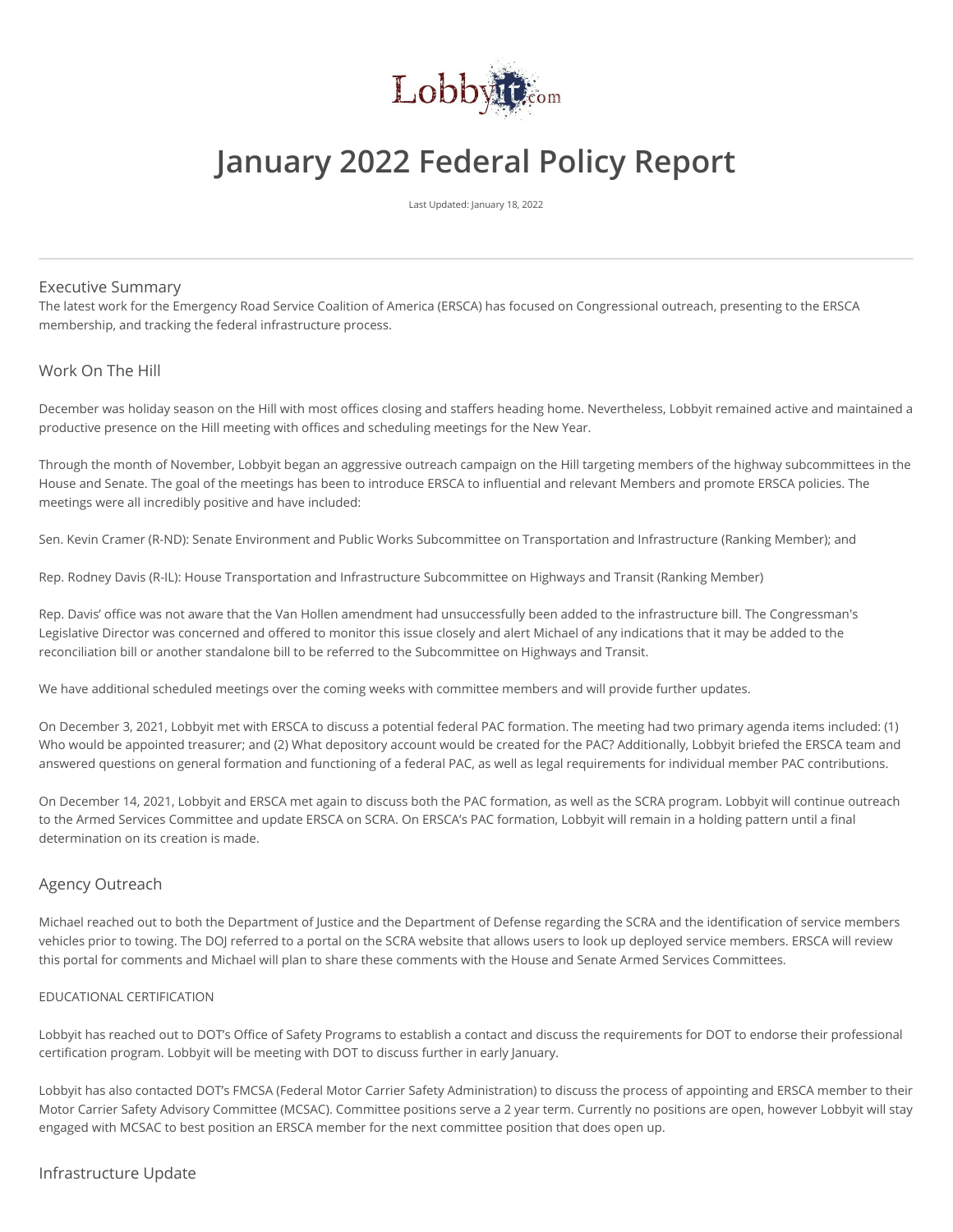Now that Infrastructure Investment and Jobs Act (IIJA) has passed, the administration has moved forward with a focus on infrastructure implementation. The White House intends to release policy guidance on the appropriations made through the IIJA over the next few weeks, with policy parameters targeted at financial oversight and reporting, labor, Made in America/Buy America, equity, climate and resilience, and environmental justice.

The topline numbers for the bipartisan Infrastructure Investment and Jobs Act (IIJA) are:

-Transportation: \$284 billion -Water: \$55 billion -Broadband: \$65 billion -Energy & Power: \$73 billion -Environmental remediation: \$21 billion -Western water infrastructure: \$8.3 billion -Resiliency: \$46 billion

IIJA will direct \$284 billion in above baseline spending toward all modes of transportation and \$266 billion for other infrastructure sectors. However, the chairman of the House Appropriations Transportation, Housing and Urban Development Subcommittee is warning that implementation of last year's massive bipartisan infrastructure bill could be held up if lawmakers don't reach an agreement on FY22 spending. Lobbyit will continue to monitor the IIJA's implementation and provide updates.

#### WHAT'S COMING NEXT

On Build Back Better, Sen. Joe Manchin (D-WV) reaffirmed his opposition from last month against the \$1.7 trillion legislation and while Sen. Chuck Schumer (D-NY) has stated that negotiations are still ongoing, it appears that the momentum for BBB has come to a temporary standstill. For now, Senate Democrats have shifted their sights to voting rights and other priorities. Lobbyit will continue to monitor the BBB negotiations and provide updates.

#### 2022 MIDTERMS ELECTION PREVIEW

26 House Democrats are not seeking reelection in 2022. And while there's a lot of chatter about the number itself, it's rarely accompanied by more detail about where the members are heading.

Eighteen House Democrats are retiring and not seeking another office:

Reps. Ann Kirkpatrick (Ariz.), Filemon Vela (Texas), Cheri Bustos (Ill.), Ron Kind (Wis.), John Yarmuth (Ky.), David Price (N.C.), Mike Doyle (Pa.), Jackie Speier (Calif.), G.K. Butterfield (N.C.), Eddie Bernice Johnson (Texas), Peter DeFazio (Ore.), Alan Lowenthal (Calif.), Stephanie Murphy (Fla.), Lucille Roybal-Allard (Calif.), Albio Sires (N.J.), Bobby Rush (Ill.), Brenda Lawrence (Mich.) and Ed Perlmutter (Colo.).

Eight House Democrats are leaving to run for another office. Half are running for a seat in the Senate and two are running to be their state's governor.

-Rep. Tim Ryan (Ohio) is running for Senate. -Rep. Charlie Crist (Fla.) is running for governor.

-Rep. Val Demings (Fla.) is running for Senate.

-Rep. Conor Lamb (Pa.) is running for Senate.

- -Rep. Karen Bass (Calif.) is running for mayor of Los Angeles.
- -Rep. Anthony Brown (Md.) is running for attorney general of Maryland.
- -Rep. Peter Welch (Vt.) is running for Senate.

Rep. Tom Suozzi (N.Y.) is running for governor.

Eleven House Republicans are not seeking reelection. Of these 11, seven are seeking another office.

Congressional make-up in 2022 is also poised to change. A total of twenty-six states have recently finished redrawing their congressional maps. The surprising good news for Democrats: on the current trajectory, there will be a few more Biden-won districts after redistricting than there are now producing a congressional map slightly less biased in the GOP's favor than the last decade's. The bad news for Democrats is that current projections show that won't be enough to save their razor-thin House majority (currently 221 to 212 seats).

The far more dramatic effect of 2022 redistricting could be the rise in the number of hyper-partisan seats at the expense of competitive ones. So far in completed states, the number of single-digit Biden and Trump seats has declined from 62 to 46 (a 26 percent drop). That means a House even less responsive to shifts in public opinion, with more partisan districts where candidates' only electoral incentive is to play to a primary base.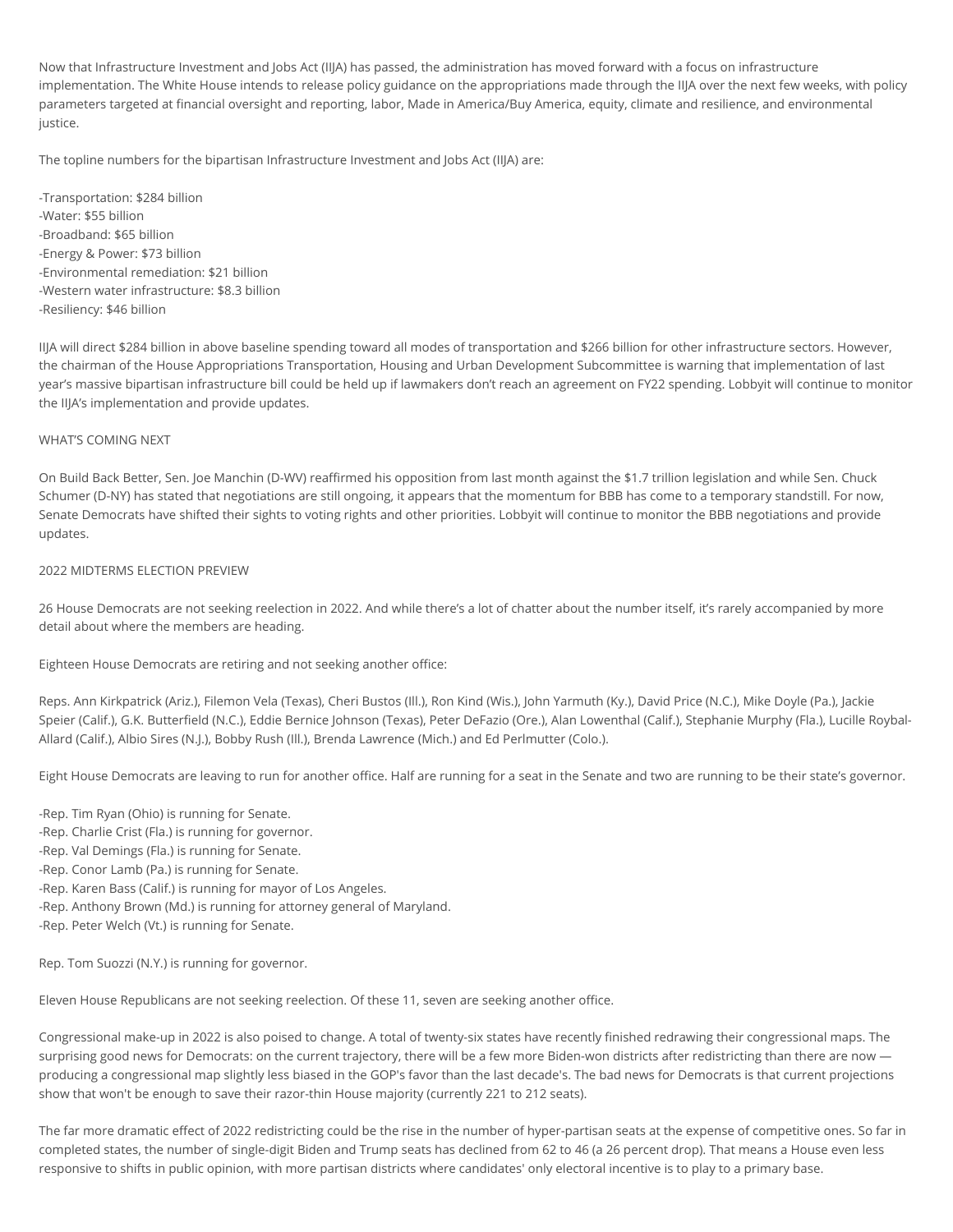However, it's still too early to render a final verdict on redistricting and its impact for the 2022 election cycle. There are still 16 states that aren't complete (or near-complete), not counting the handful of states with high-stakes litigation pending.

Lobbyit will continue to monitor the 2022 midterms and provide updates as we approach election day.

#### **STRATEGY**

Lobbyit has engaged with relevant Senate offices to continue to reinforce support for ERSCA's policy goals throughout the infrastructure negotiations. Lobbyit will continue outreach to Senate offices to ensure ERSCA-friendly policies remain a priority both on the Hill and pertinent agencies.

## BUDGET UPDATE

#### FY22 Update

Government funding runs out February 18, 2022, and the federal government is already more than three months into the new fiscal year. Therefore, with no broader agreement immediately on the horizon, we believe there is potential that Congress will have to settle for a stopgap continuing resolution (CR) to fund all federal agencies through Sept. 30, 2022, which would be unprecedented. We have high confidence that Congress will act to ensure that there is no shutdown and will continue to monitor the FY22 appropriations process.

#### FY23 Update

The White House appears to be aiming for release of President Joe Biden's fiscal 2023 budget in March, a month after the statutory deadline, which is the first Monday in February. It's also possible release of the budget could be further delayed either by an inability to reach a deal on FY22 appropriations or action on the reconciliation bill (HR 5376) under consideration in the Senate.

Holding off on the budget release until a final FY22 appropriations bill is enacted provides the advantage of being able to build the proposed budget off a final spending agreement for the prior year. If lawmakers are unable to reach agreement on a fiscal 2022 omnibus before the current stopgap funding extension expires on Feb. 18, then it's possible Biden will want to wait until an appropriations deal is reached before unveiling his budget.

Looking at ERSCA's policy and regulatory priorities, we'll be tracking how these specific Congressional Committees allocate their assigned budgets for the bill in the coming weeks and engage any opportunities that could potentially benefit ERSCA.



#### Bills by Issue

**Emergency Road Service Coalition of America (12)**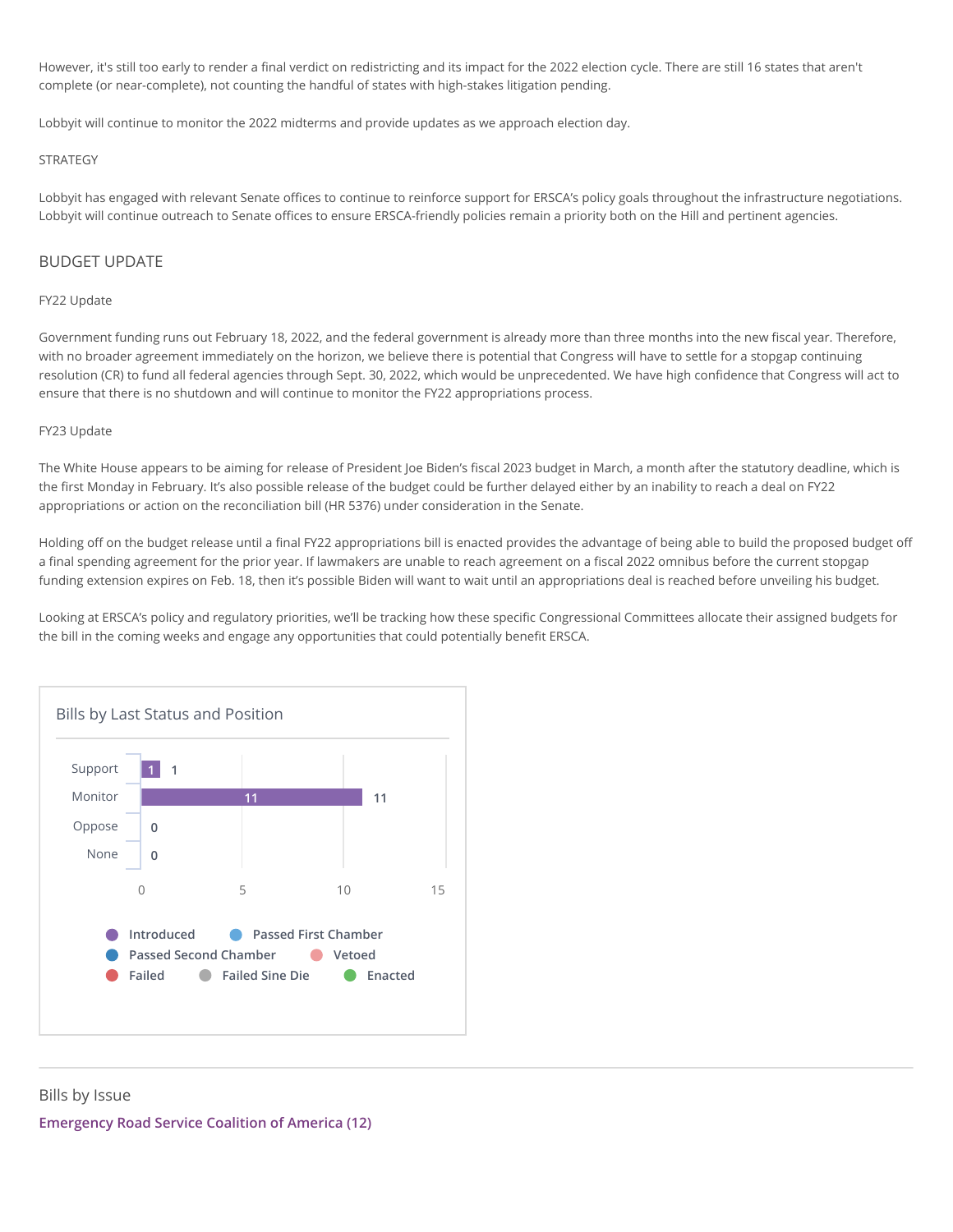State **[CA](http://app.fiscalnote.com/share/bill?url=f08716a6d4475d9510b69943ffcd3a58)** Last Action

**From Committee Do Pass And Re Refer To**

**Com On Appr Ayes 15 Noes 0 January 11 Re Referred To Com On Appr 2022 01 11**

Status **In Assembly** Position **Support**

Priority **High**



**Title**

Vehicle Tow and Storage Act.

Bill Number **AB [294](http://app.fiscalnote.com/share/bill?url=f08716a6d4475d9510b69943ffcd3a58)**

#### **Description**

AB 294, as introduced, Santiago. Vehicle Tow and Storage Act. Existing law governs the licensing and regulation of tow truck drivers, authorizes the removal and storage of vehicles from public and private places, and regulates the storage of towed vehicles. A violation of the Vehicle Code is a crime.This bill would establish the Vehicle Towing and Storage Board in the Department of Consumer Affairs and would empower the board to, among other things, regulate and resolve disputes involving vehicle towing businesses. The bill would require the board to maintain a public database on its internet website on vehicle towing businesses. The bill would require a business to obtain a Vehicle Tow and Storage Permit and pay an annual fee before operating a tow truck or tow vehicle in California. The bill would establish various penalties for violations of these provisions. The bill also would require a permit applicant or permitholder to submit specified information to the board under penalty of perjury. Because a violation of these requirements would be a crime, the bill would impose a statemandated local program.Existing law makes an insurer that is responsible for reasonable towing and storage charges, as defined, liable to the person providing those services and requires that fees charged for towing and storage be reasonable. Under existing law, a towing and storage charge is deemed reasonable if it does not exceed those fees and rates charged for similar services provided in response to requests initiated by a public agency, including, but not limited to, the Department of the California Highway Patrol or a local police department. Existing law also provides that a storage fee is deemed reasonable if it is comparable to storage-related rates and fees charged by other facilities in the same locale.This bill would instead provide that a towing and storage charge is deemed reasonable if it does not exceed those fees and rates charged for similar services provided in the same geographical organization area established by the Department of the California Highway Patrol.Existing law prescribes certain consumer protection requirements for facilities that store towed and impounded vehicles, including, among others, a requirement that those facilities provide a specified notice to a vehicle owner.This bill would add to that notice information related to the Vehicle Tow and Storage Board.Existing law requires every motor carrier of property to comply with specified safety, permit, and liability insurance regulations and to pay the fees required by these provisions. Existing law also prohibits a motor carrier of property from releasing a vehicle to another motor carrier of property utilizing a tow truck until the releasing motor carri... (click bill link to see more).

**Primary Sponsors** Miguel Santiago

**Introduction Date:** 2021-01-21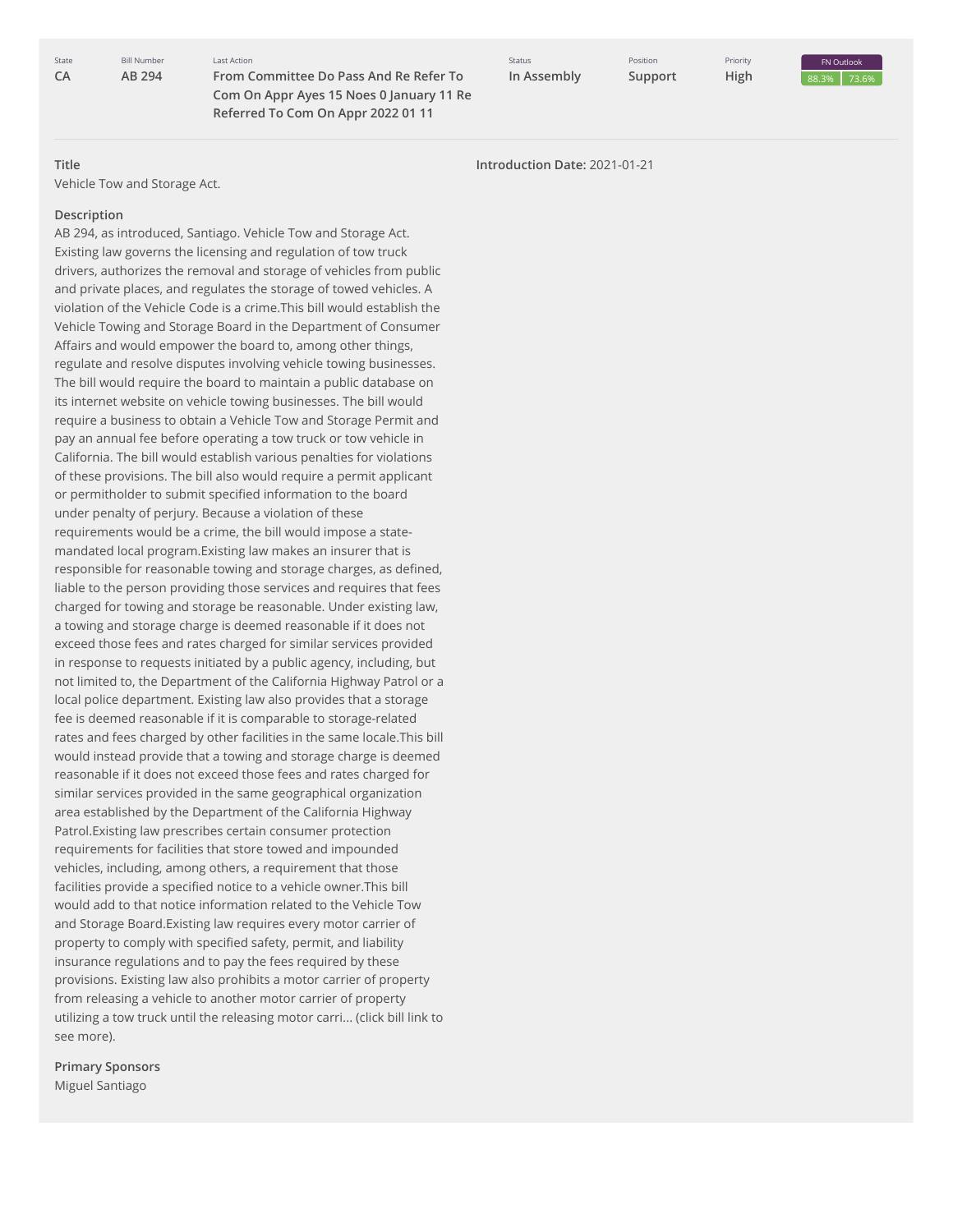| State<br>МA                                                                                                                                                                                                                                                                                                                                                                                    | <b>Bill Number</b><br>H 3290                                  | <b>Last Action</b><br>Hearing Scheduled For 01 11 2022 From 11 30<br>Am 03 30 Pm In Virtual Hearing 2022 01 06                                                                                                                                                                                                                        | Status<br>In House            | Position<br>Monitor | Priority<br>Medium | FN Outlook<br>83.7%<br>96.5% |
|------------------------------------------------------------------------------------------------------------------------------------------------------------------------------------------------------------------------------------------------------------------------------------------------------------------------------------------------------------------------------------------------|---------------------------------------------------------------|---------------------------------------------------------------------------------------------------------------------------------------------------------------------------------------------------------------------------------------------------------------------------------------------------------------------------------------|-------------------------------|---------------------|--------------------|------------------------------|
| Title<br>Description                                                                                                                                                                                                                                                                                                                                                                           | involuntarily towed<br><b>Primary Sponsors</b>                | An Act relative to the maximum storage charges on motor vehicles<br>By Mr. Donahue of Worcester, a petition (accompanied by bill,<br>House, No. 3290) of Daniel M. Donahue for legislation to raise the<br>maximum storage charge of involuntarily towed, non-commercial<br>motor vehicles. Telecommunications, Utilities and Energy. | Introduction Date: 2021-03-29 |                     |                    |                              |
| Dan Donahue<br>State<br>МA                                                                                                                                                                                                                                                                                                                                                                     | <b>Bill Number</b><br>H 3299                                  | <b>Last Action</b><br>Hearing Scheduled For 01 11 2022 From 11 30<br>Am 03 30 Pm In Virtual Hearing 2022 01 06                                                                                                                                                                                                                        | Status<br>In House            | Position<br>Monitor | Priority<br>Medium | FN Outlook<br>90.0%<br>96.1% |
| Title<br>Description<br>Kim Ferguson                                                                                                                                                                                                                                                                                                                                                           | An Act relative to tow lien reform<br><b>Primary Sponsors</b> | By Mrs. Ferguson of Holden, a petition (accompanied by bill, House,<br>No. 3299) of Kimberly N. Ferguson and others relative to tow lien<br>reform. Telecommunications, Utilities and Energy.                                                                                                                                         | Introduction Date: 2021-03-29 |                     |                    |                              |
| State<br>MA                                                                                                                                                                                                                                                                                                                                                                                    | <b>Bill Number</b><br>H 3324                                  | Last Action<br>Hearing Scheduled For 01 11 2022 From 11 30<br>Am 03 30 Pm In Virtual Hearing 2022 01 06                                                                                                                                                                                                                               | Status<br>In House            | Position<br>Monitor | Priority<br>Medium | FN Outlook<br>97.2%<br>88.1% |
| Title<br>Introduction Date: 2021-03-29<br>An Act relative to equitable towing rates<br>Description<br>By Mr. Howitt of Seekonk, a petition (accompanied by bill, House,<br>No. 3324) of Steven S. Howitt relative to towing rates for<br>commercially registered vehicle not requiring a CDL license.<br>Telecommunications, Utilities and Energy.<br><b>Primary Sponsors</b><br>Steven Howitt |                                                               |                                                                                                                                                                                                                                                                                                                                       |                               |                     |                    |                              |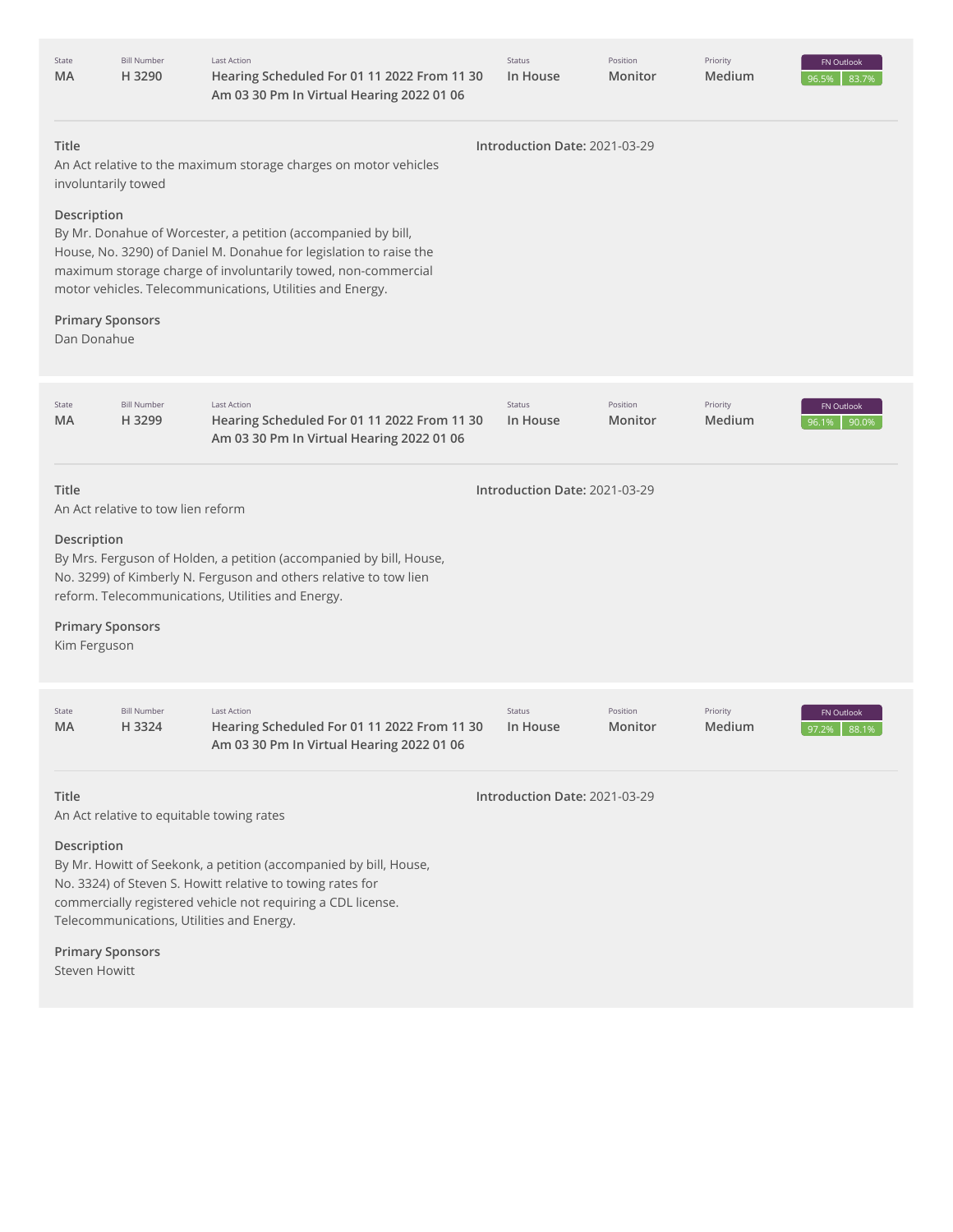| State<br>MA                    | <b>Bill Number</b><br>H 3433                                                                                                                                                                                                                    | Last Action<br>Hearing Scheduled For 01 18 2022 From 02 00<br>Pm 05 00 Pm In Virtual Hearing 2022 01 11                                                                                                                                                  | Status<br>In House            | Position<br>Monitor | Priority<br>Medium | FN Outlook<br>84.9%<br>96.9% |  |
|--------------------------------|-------------------------------------------------------------------------------------------------------------------------------------------------------------------------------------------------------------------------------------------------|----------------------------------------------------------------------------------------------------------------------------------------------------------------------------------------------------------------------------------------------------------|-------------------------------|---------------------|--------------------|------------------------------|--|
| Title                          |                                                                                                                                                                                                                                                 | An Act to increase safety on public ways                                                                                                                                                                                                                 | Introduction Date: 2021-03-29 |                     |                    |                              |  |
| Description<br>Transportation. |                                                                                                                                                                                                                                                 | By Mr. Day of Stoneham, a petition (accompanied by bill, House,<br>No. 3433) of Michael S. Day and others relative to the towing of<br>motor vehicles under operation by incapacitated persons.                                                          |                               |                     |                    |                              |  |
| Mike Day                       | <b>Primary Sponsors</b>                                                                                                                                                                                                                         |                                                                                                                                                                                                                                                          |                               |                     |                    |                              |  |
| State<br><b>MA</b>             | <b>Bill Number</b><br>S 2606                                                                                                                                                                                                                    | Last Action<br>Hearing Scheduled For 01 11 2022 From 11 30<br>Am 03 30 Pm In Virtual Hearing 2022 01 06                                                                                                                                                  | Status<br>In Senate           | Position<br>Monitor | Priority<br>Medium | FN Outlook<br>85.4%<br>88.2% |  |
| Title                          | Introduction Date: 2021-10-04<br>An Act relative to towing protections                                                                                                                                                                          |                                                                                                                                                                                                                                                          |                               |                     |                    |                              |  |
|                                | Description<br>By Mr. Brownsberger, a petition (accompanied by bill, Senate, No.<br>2606) (subject to Joint Rule 12) of William N. Brownsberger for<br>legislation relative to towing protections. Telecommunications,<br>Utilities and Energy. |                                                                                                                                                                                                                                                          |                               |                     |                    |                              |  |
|                                | <b>Primary Sponsors</b><br>Will Brownsberger                                                                                                                                                                                                    |                                                                                                                                                                                                                                                          |                               |                     |                    |                              |  |
| State<br>MS                    | <b>Bill Number</b><br>SB 2346                                                                                                                                                                                                                   | <b>Last Action</b><br>Referred To Judiciary Division A 2022 01 17                                                                                                                                                                                        | Status<br>In Senate           | Position<br>Monitor | Priority<br>Medium | FN Outlook<br>0.0%<br>0.0%   |  |
| <b>Title</b>                   | Introduction Date: 2022-01-17<br>Towing; limit charges.                                                                                                                                                                                         |                                                                                                                                                                                                                                                          |                               |                     |                    |                              |  |
| Description                    |                                                                                                                                                                                                                                                 | An Act To Amend Section 85-7-251, Mississippi Code Of 1972, To<br>Limit The Towing And Storage Charges For Vehicles Towed At The<br>Direction Of A Law Enforcement Officer To Those Amounts<br>Charged To Customers Generally; And For Related Purposes. |                               |                     |                    |                              |  |
| Bobby Jackson                  | <b>Primary Sponsors</b>                                                                                                                                                                                                                         |                                                                                                                                                                                                                                                          |                               |                     |                    |                              |  |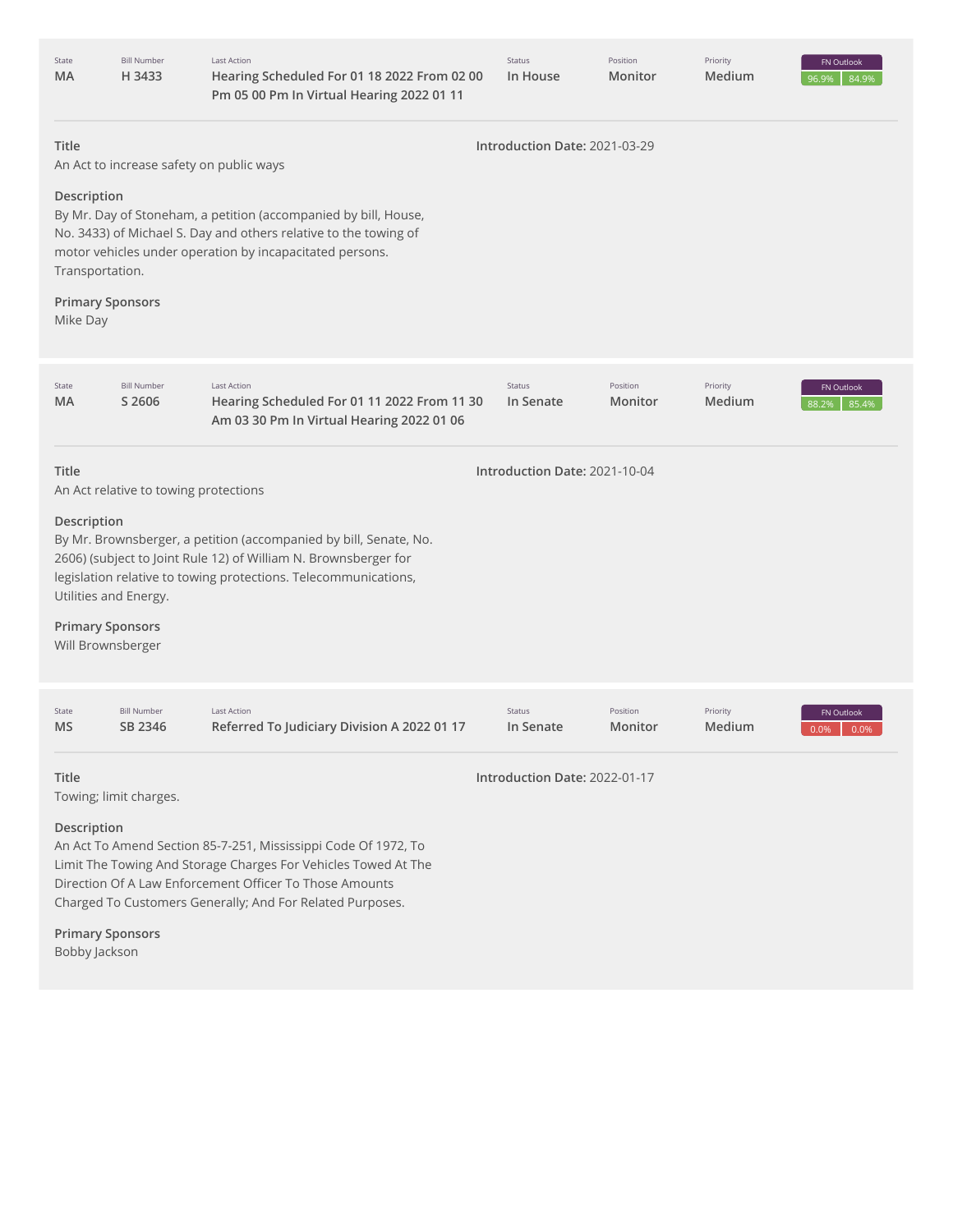| State<br><b>NY</b> | <b>Bill Number</b><br>A 3380                              | Last Action<br>Referred To Cities 2022 01 05                                                                                                                                                                    | Status<br>In Assembly         | Position<br>Monitor | Priority<br>Medium | FN Outlook<br>84.5%<br>5.3%  |
|--------------------|-----------------------------------------------------------|-----------------------------------------------------------------------------------------------------------------------------------------------------------------------------------------------------------------|-------------------------------|---------------------|--------------------|------------------------------|
| Title              |                                                           | Enacts the towing protection enforcement act                                                                                                                                                                    | Introduction Date: 2021-01-26 |                     |                    |                              |
| Description        |                                                           | Enacts the towing protection enforcement act; updates laws that<br>regulate the towing of vehicles, including adding provisions thereto<br>to prevent predatory towing of vehicles within the City of New York. |                               |                     |                    |                              |
| Ron Kim            | <b>Primary Sponsors</b>                                   |                                                                                                                                                                                                                 |                               |                     |                    |                              |
| State<br><b>NY</b> | <b>Bill Number</b><br>S 1610                              | Last Action<br>Referred To Cities 1 2022 01 05                                                                                                                                                                  | Status<br>In Senate           | Position<br>Monitor | Priority<br>Medium | FN Outlook<br>84.1%<br>6.1%  |
| Title              |                                                           | Enacts the towing protection enforcement act                                                                                                                                                                    | Introduction Date: 2021-01-14 |                     |                    |                              |
| Description        |                                                           | Enacts the towing protection enforcement act; updates laws that<br>regulate the towing of vehicles, including adding provisions thereto<br>to prevent predatory towing of vehicles within the City of New York. |                               |                     |                    |                              |
| James Sanders      | <b>Primary Sponsors</b>                                   |                                                                                                                                                                                                                 |                               |                     |                    |                              |
| State<br>UT        | <b>Bill Number</b><br>SB 109                              | <b>Last Action</b><br>Senate 1st Reading Introduced Senate Rules<br><b>Committee 2022 01 18</b>                                                                                                                 | Status<br>In Senate           | Position<br>Monitor | Priority<br>Medium | FN Outlook<br>70.4%<br>7.5%  |
| Title              | Introduction Date: 2022-01-18<br><b>Towing Amendments</b> |                                                                                                                                                                                                                 |                               |                     |                    |                              |
| Mike McKell        | <b>Primary Sponsors</b>                                   |                                                                                                                                                                                                                 |                               |                     |                    |                              |
| State<br><b>WA</b> | <b>Bill Number</b><br>HB 1709                             | <b>Last Action</b><br>Public Hearing In The House Committee On<br>Transportation At 3 30 Pm 2022 01 13                                                                                                          | Status<br>In House            | Position<br>Monitor | Priority<br>Medium | FN Outlook<br>92.0%<br>10.1% |
| Title              |                                                           | Addressing safety measures for tow truck operators and vehicles.                                                                                                                                                | Introduction Date: 2021-12-28 |                     |                    |                              |
| Ed Orcutt          | <b>Primary Sponsors</b>                                   |                                                                                                                                                                                                                 |                               |                     |                    |                              |